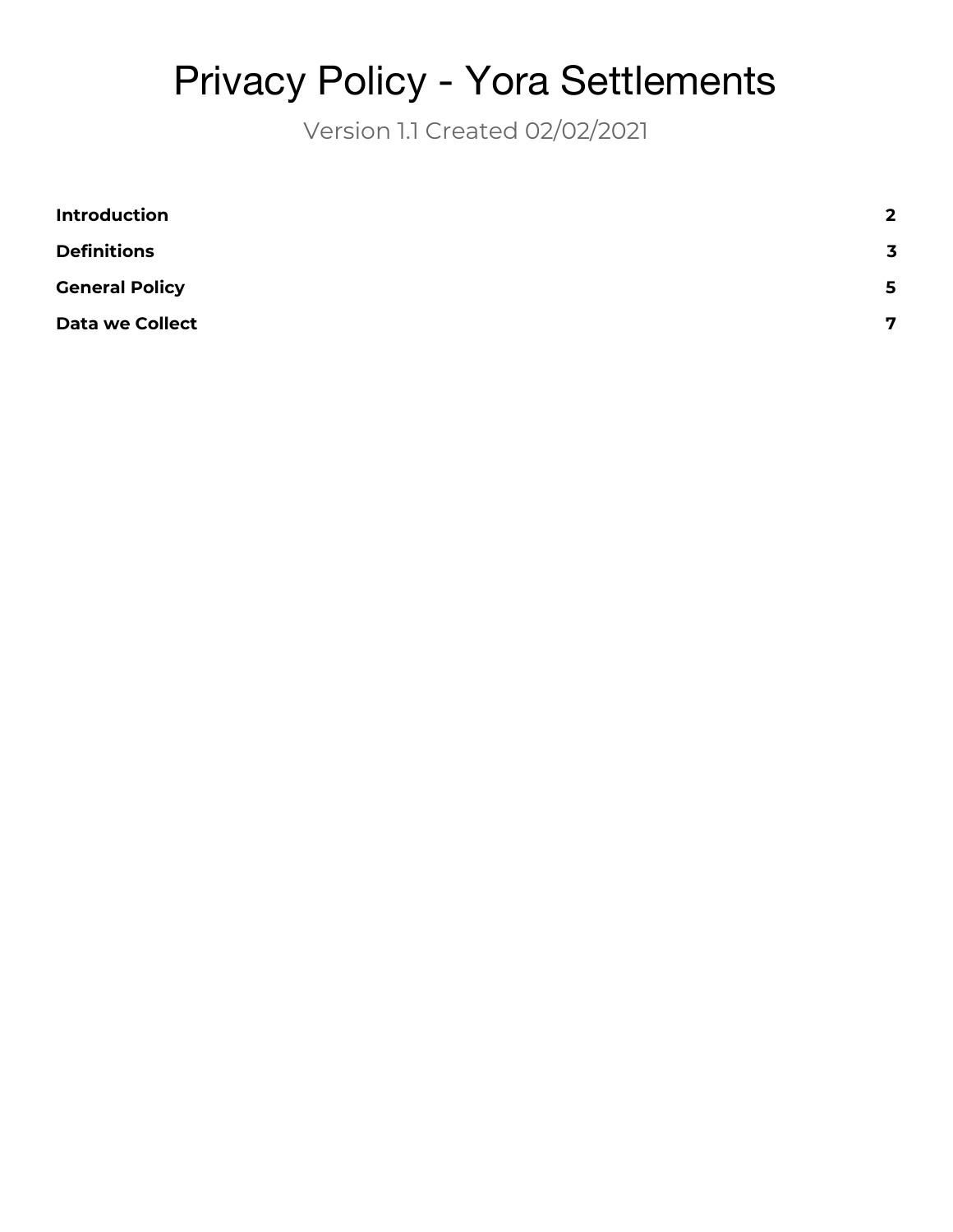## <span id="page-1-0"></span>Introduction

Yora Settlements is a financial technology business and deals with exchange and transfer of cash and non-cash assets, some in the form of cryptocurrency. Yora deals with currencies including fiat money and cryptocurrencies. Yora is not legally allowed to offer investment products or financial advice, however it acts as a medium to acquire and dispose of capital assets. Yora is not liable for capital losses from customers investing in particular assets, however it is liable for the service of exchange and transfer it provides to its customers.

Yora Settlements considers data protection to be of great importance in our business, this is including but not limited to the need for transactions to be private and the privacy and security of a user's personal information.

Please note that by signing up to Yora Settlements you agree to the privacy policy. The privacy policy will be updated in the future and you are responsible for keeping up-to-date with any changes.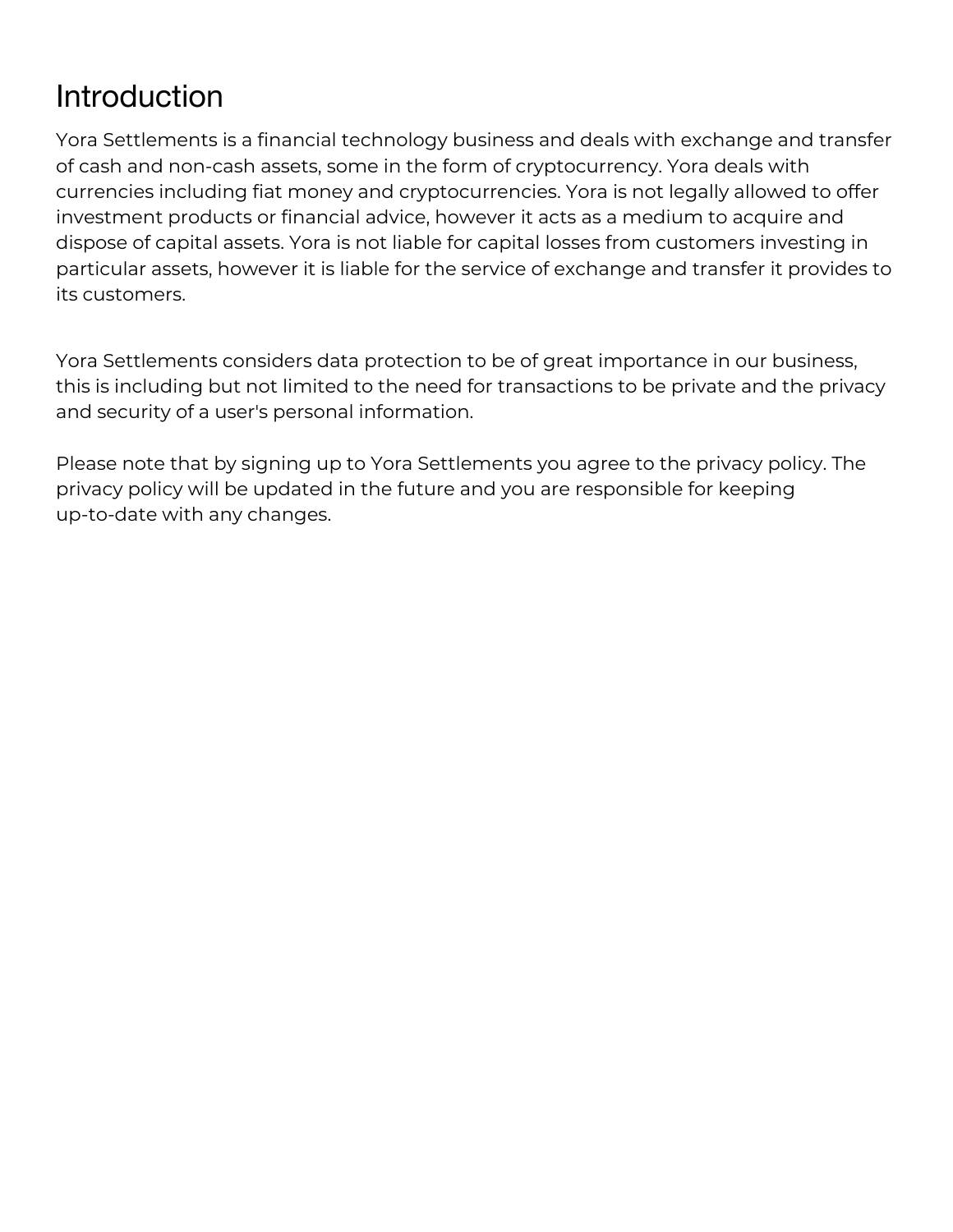## <span id="page-2-0"></span>**Definitions**

- Yora Settlements: This is the business name and will hereby be shortened to "Yora" for the remainder of the document. Yora is a business trading as MAXCOIN Pty. Ltd. (ABN: 99642601992)
- The platform: This is any system that Yora uses to conduct its business operations. This includes, but is not limited to, all of Yora's websites, its trading and settlement systems, accounting practices, products and any interaction with a Yora employee.
- Products: Any service or physical products provided by Yora to a customer. A service can be free or paid.
- Customer: This is a person who has made contact with Yora or is signed-up on the Yora platform. A customer who has signed up to the platform must agree with these terms and conditions.
- Communications: Any form of communication on any medium where the customer communicates with Yora, one of its staff members or automated system (eg, submitting a form on the Yora platform).
- Contacts: A customers contact list on the Yora platform. This includes simply the user ID of the users which the customer has wished to save for later use.
- Account: This refers to your overall Yora profile that is listed on the Yora platform. It is the collection of information that identifies you to Yora, the balances of currency and assets listed on the platform, any trades, transactions or settlements that you have made, any information that logs your activity of using the Yora platform and any additional information that Yora keeps about your profile.
- Transaction: This refers to the transfer of a single asset class from one customer to another customer.
- Trade: This refers to the acquisition of one asset class in return for the disposal of a different asset class. The simplest form of a trade consists of a transaction of acquisition from a seller to the buyer and then a transaction of disposal from the buyer to the seller.
- Trade order: A contract which reserves a set of assets for a trade. A trade order can be a buying (acquisition) or a selling (disposal) order and tracks some amount of one asset to be bought or sold at a particular price. A trade order will reserve the asset and will charge a fee when the order is filled by another trade order.
- Listing: This refers to an asset's right to be used, exchanged, transferred, advertised and to referenced on the Yora platform. Listed assets include any asset class that appears on the Yora platform.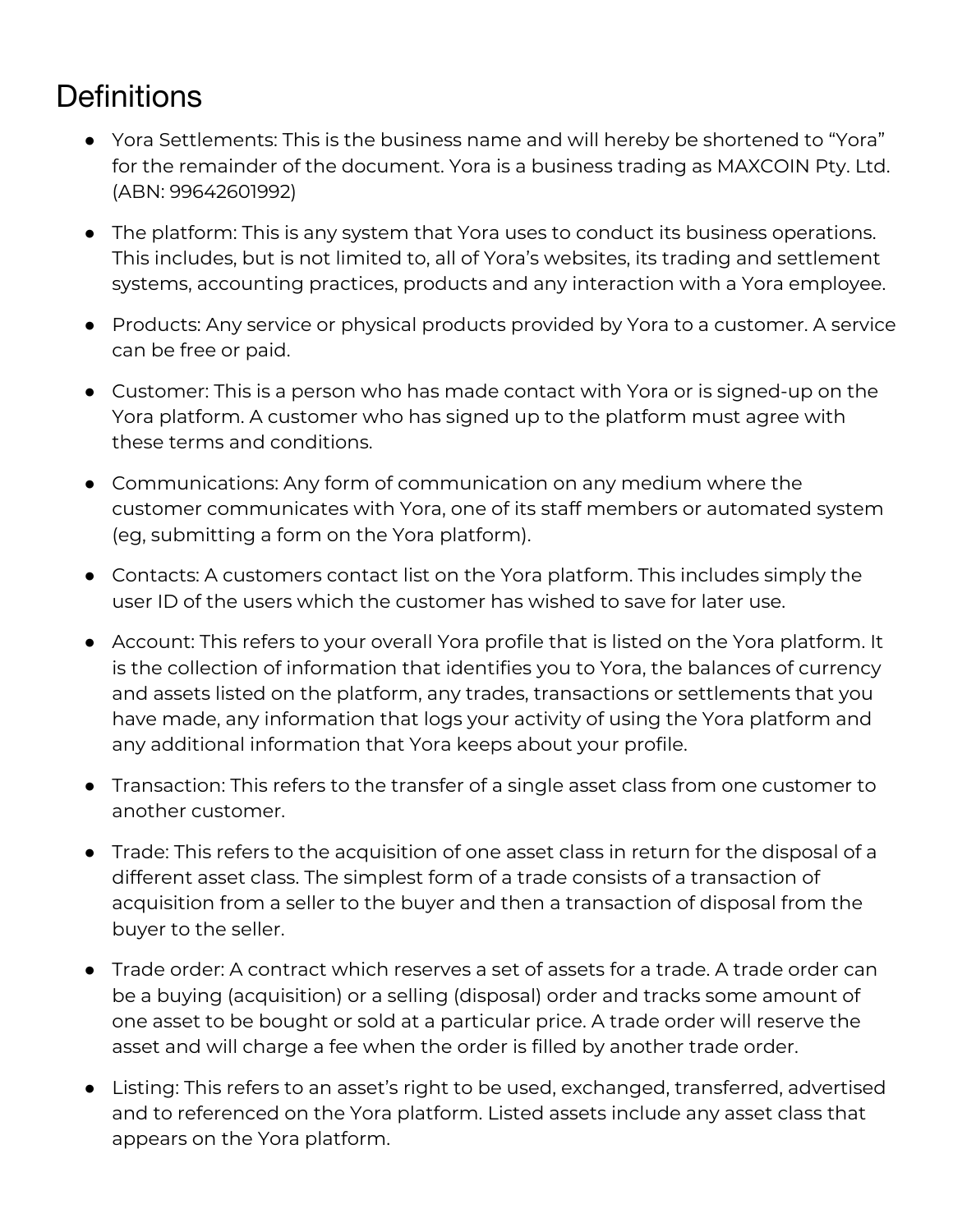- Market: This refers to the place where two different assets are traded. Each trade occurs within a particular market.
- Trading commission: A portion of the sum value of a filled trade that it returned to Yora as a fee for using its services. The current trading commission is 0.5% per trade charged to each customer involved in the trade and applied to the total amount of asset that is being used to purchase another asset.
- Fee: A debit from a customer's account to Yora which is from the proceeds of a service which the customer must pay for.
- AML: Anti-money-laundering. Refers to the act of preventing or reporting the processing of assets domestically in Australia and globally from the proceeds of crime through the Yora platform in order to legitimise or cover up the fact that the money was from such a source.
- CTF: Counter-terrorism-financing. Refers to the act of preventing or reporting the processing of assets through the Yora platform with the purpose of financing terrorist organisations or entities with intent of committing terrorism offences both domestically in Australia and globally.
- KYC: Know-your-customer. The process Yora uses to identify its customers and obey AML/CTF laws.
- AML/CTF laws: The Australian laws that govern the processing and reporting of transactions that hold suspicion of being associated with criminal money laundering or terrorism financing. It also concerns itself with identifying customers of businesses that come under the law.
- Marketing: Also known as sales promotion. The act of Yora participating in an event that aims to increase brand awareness, get a message out to a large audience or provide an incentive for customer loyalty.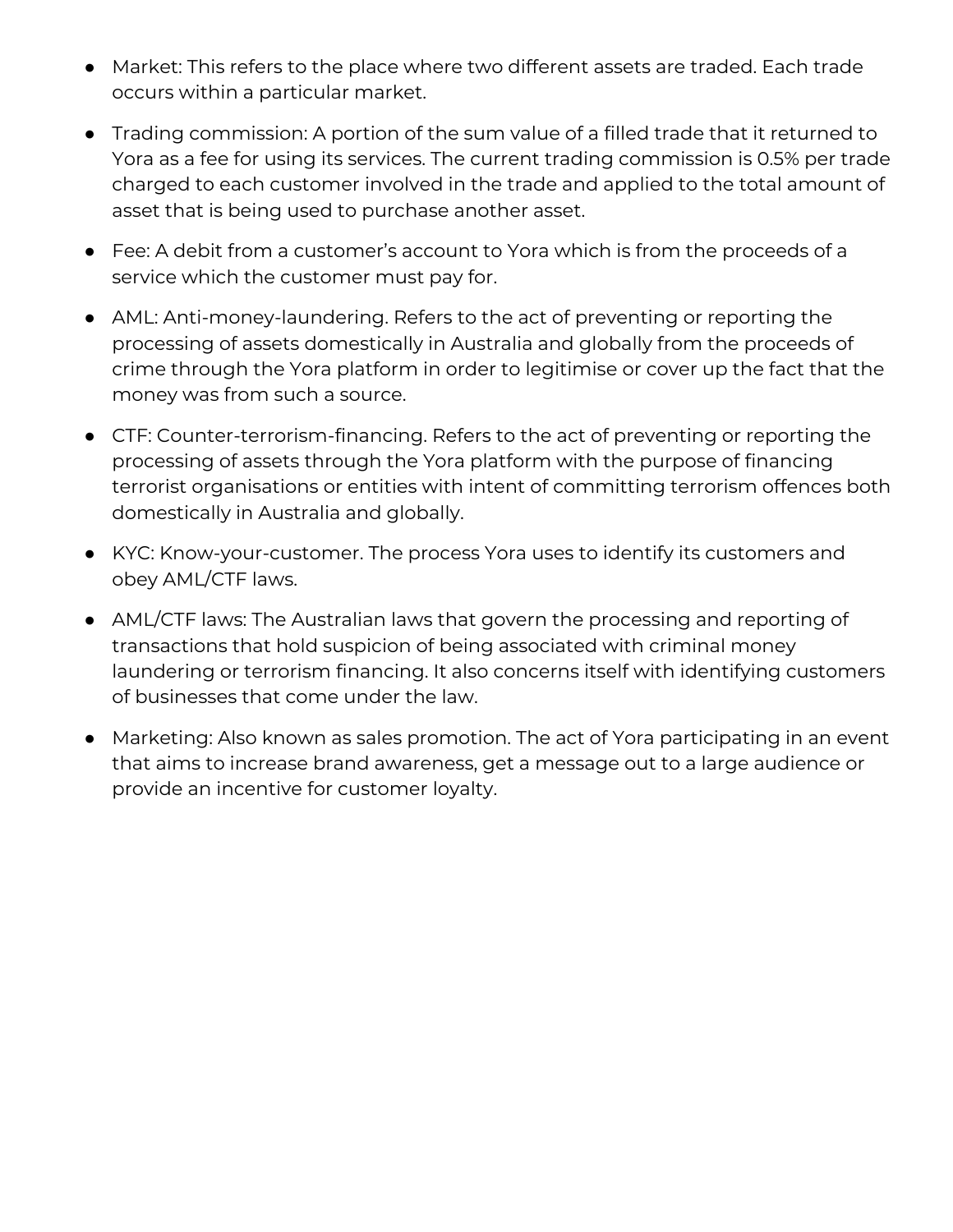# <span id="page-4-0"></span>General Policy

- Anything you do, give to, or save on Yora may be saved for at least 7 years. Includes but is not limited to:
	- The information you submit to verify your identity during KYC processes
	- Any transactions you perform on the Yora platform
	- Any trades you perform on the Yora platform
	- Any communications on any medium between yourself and Yora
	- Any forms you submit on the Yora platform
- Any data you submit to Yora's platform is the intellectual property of Yora.
- KYC AML/CTF information you provide will only be accessible by Yora and third parties that relate to law enforcement or legal compliance, and used for verification and training. May be saved for at least 7 years.
- All personally identifying information will be used only for the purposes of identification, communication between the customer and Yora, and the display of your profile on the Yora platform which can be optionally set to be private within the Yora app.
- Data involving transactions and trades may be stored for at least 7 years and may be used for the following purposes:
	- Legal compliance
	- Correct function of the Yora platform
	- Training
	- Provided to third-parties for law enforcement purposes
	- Provided to third-parties for analysis purposes
	- Be used by Yora or a third-party to improve the services of Yora only
	- Be used by Yora or a third-party for marketing Yora's products
- Any data not specified above may also be stored for at least 7 years and may be used for the following purposes:
	- Legal compliance
	- Correct function of the Yora platform
	- Training
	- Provided to third-parties for law enforcement purposes
	- Be used by Yora or a third-party to improve the services of Yora only
	- Be used by Yora or a third-party for marketing Yora's products
- Total volumes of transactions, trades, orders, and aggregated data may be used to market or provide products to other businesses.
- All data that may be used by third parties will be anonymised if it is passed onto a third party (excluding law enforcement and legal compliance).
- All data that may be used for marketing purposes will be anonymised when Yora or a third-party uses it for marketing purposes except for in circumstances where the de-anonymisation of information is a part of the marketing requirements. If so,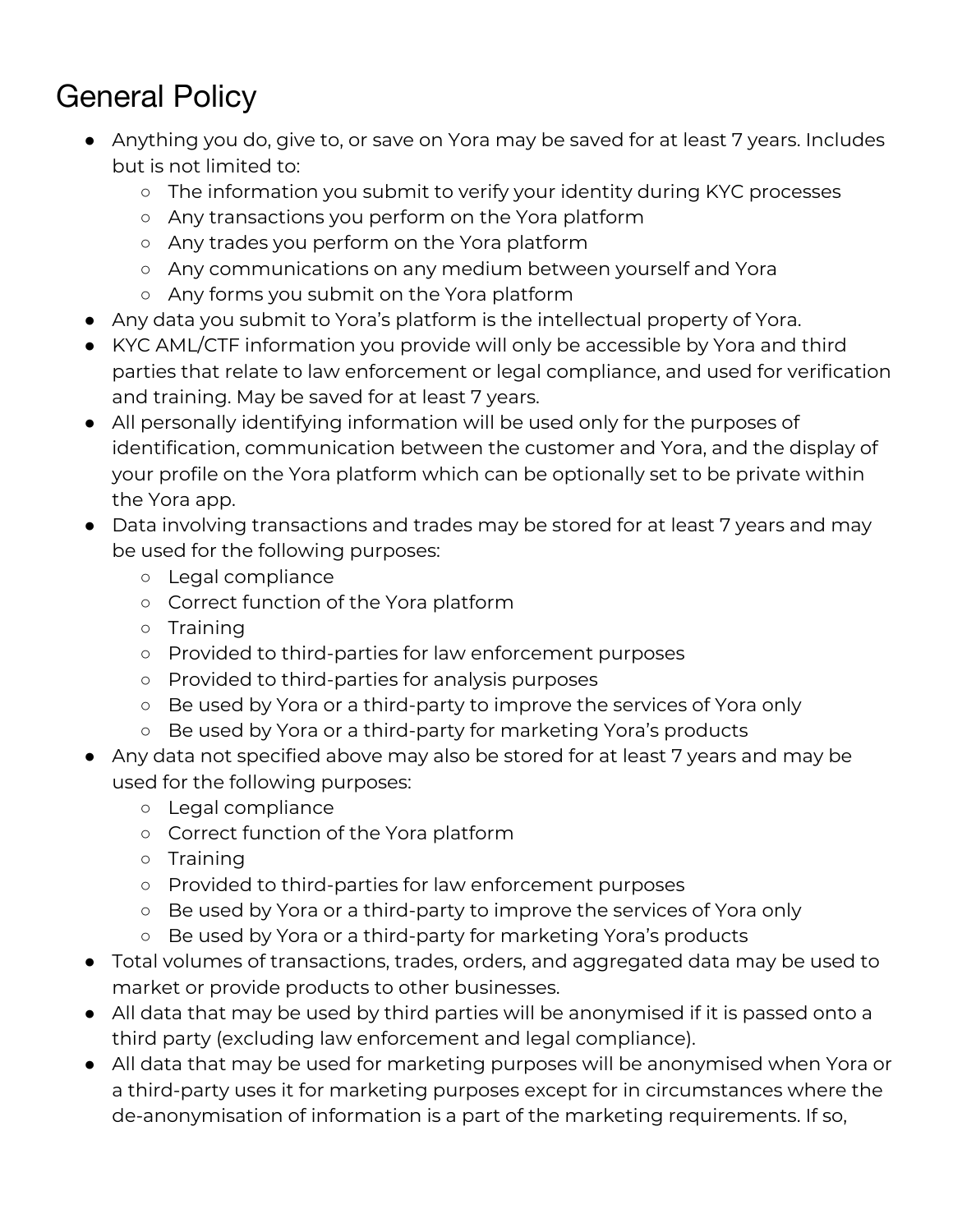permission from the original producer of the data will be sought-after via official communications.

- All data that will be used for training purposes will be anonymised when Yora uses it for training its employees or systems.
- KYC AML/CTF information is encrypted when not in use and has been verified by a Yora employee.
- Yora will not share your personal contact information with any third-parties.
- Yora will not contact you with marketing-related messages if you have not consented to receiving marketing material from Yora.
- Yora maintains every right to contact you using the contact information provided regarding important matters such as changes made to your account or a new set of terms and conditions.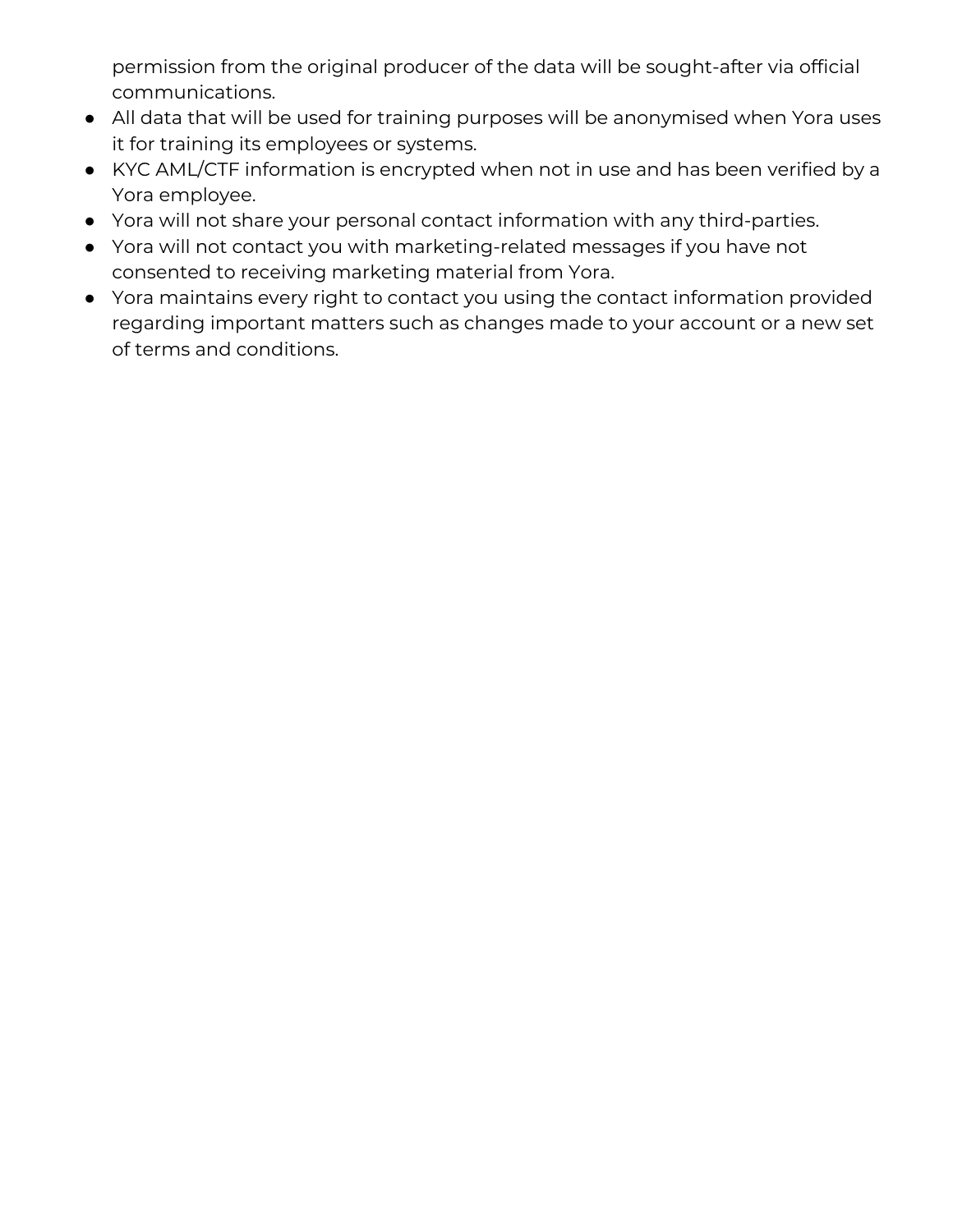## <span id="page-6-0"></span>Data we Collect

The following is a list describing all of the types of data Yora collects. Some data items listed below are stored and may be stored for at least 7 years. Some data items are only used for processing and will be discarded immediately after use.

- User device data
	- IP address and port
	- Device information
	- Browser user agent
	- Current time
	- Operating System
	- Browser settings and parameters such as screen size
	- Browser cookies and storage
- Personally identifying information
	- First name
	- Last name
	- Middle name
	- Residential address (including country)
	- Billing address (including country)
	- Personally identifying images or documents
	- Date of birth
	- Email address
	- Mobile or phone number
- Transaction information
	- Sender (ie, you)
	- Recipient
	- Amount sent
	- The type of asset transacted
	- The purpose or type of the transaction
	- Any fees you paid on the transaction
	- Time it is sent or executed
	- Any notes that you write on the transaction
- Trades orders
	- The market in which the trade is positioned on
	- The type of trade order that was executed
	- Whether it was a buy or sell trade order
	- The time at which it was executed
	- The time at which the trade order was filled or cancelled
	- The amount of assets which are being used for the trade
	- Trade history, including which other trades have filled your trade order in-full or partially
	- Whether the order is currently open or filled